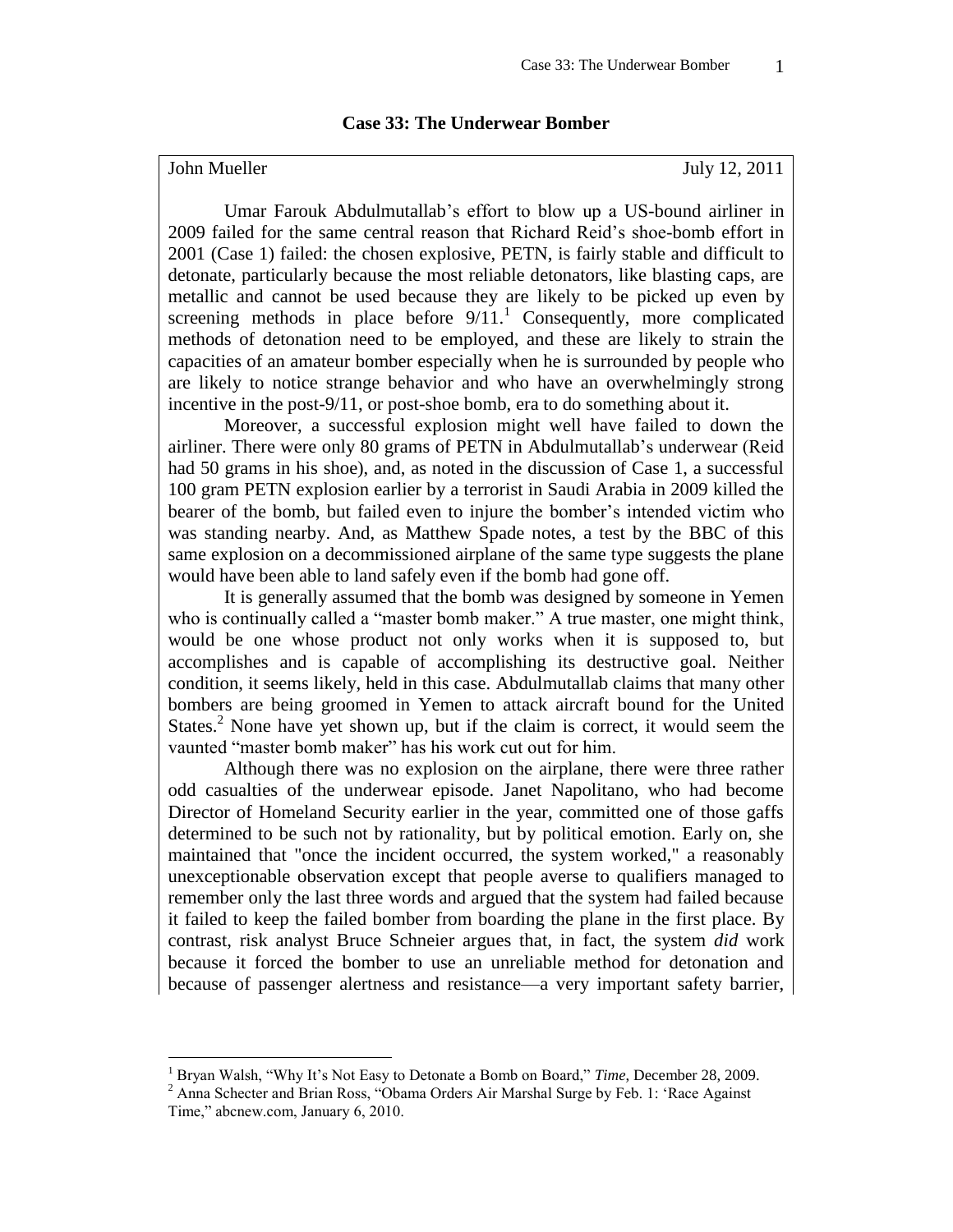incidentally, that costs nothing at all.<sup>3</sup> Napolitano's critics were joined by the American-born Yemeni cleric and terrorist philosopher, Anwar al-Awlaki, when he proclaimed, "Our brother Umar Farouk has succeeded in breaking through the security systems that have cost the U.S. government alone over forty billion dollars since 9/11."<sup>4</sup> Al-Awlaki actually underestimates the costs of airline security.<sup>5</sup> However, following Schneier's observations, the key issue is not that the terrorist got through some of the security barriers, but that the effort failed miserably because of them. Moreover, the fact that "our brother Umar Farouk" is now talking freely and fully in captivity, turning traitor to his cause, rather suggests that the whole enterprise was, from the perpetrators' perspective, an utter fiasco.

Although Napolitano retained her job despite her supposed gaff, another victim of the terrorism episode didn't. Dennis Blair's tenure as Director of National Intelligence included not only this attempt, but the equally unsuccessful Times Square terrorist effort of May 2010 (Case 27) as well as the shooting rampage at Fort Hood by a deranged psychiatrist (Case 25). That was too much for President Barack Obama, and Blair was fired on May 20, 2010.

The final victim was the American taxpayer who endured a triple blow. First, Blair's experience is likely to further guarantee that any successor, in an understandable desire to protect an important part of his or her anatomy, will be strongly inclined to expend any sum of taxpayer funds, no matter how ill-advised, if there is any chance at all the expenditure will prevent the spender from suffering Blair's fate. Second, Obama ordered an urgent (and therefore expensive) increase—a "surge" and a "race against time" they called it—in the air marshal program. 6 This, even though it was the passengers who successfully handled the underwear threat and even though any air marshals on board would be of no value whatever because they would be seated far away in first class to keep a wary eye on the cockpit door under the almost never-examined assumption that, despite the lessons of the fourth plane on 9/11, a direct replication of that tragedy is remotely possible. And third, the Transportation Security Administration rushed ahead with the deployment of full-body scanners in American airports (however, not initially at least in foreign ones like the one Abdulmutallab used to board his plane) without, it appears, bothering to comply with a Government Accountability Office demand that their cost-effectiveness be evaluated first. Taxpayers are advised that both the scanners and the air marshal program (both of which cost around \$1 billion per year) are likely to fail a cost-benefit analysis.<sup>7</sup>

<sup>3</sup> Bruce Schneier, Post-Underwear-Bomber Airport Security, schneier.com, January 7, 2010. Schneier usefully concludes: "If we refuse to be terrorized, if we refuse to implement security theater and remember that we can never completely eliminate the risk of terrorism, then the terrorists fail even if their attacks succeed."

<sup>4</sup> Garrett M. Graff, *The Threat Matrix: The FBI at War in the Age of Global Terror* (New York: Little, Brown, 2011), 586.

<sup>5</sup> John Mueller and Mark G. Stewart, *Terror, Security, and Money: Balancing the Risks, Costs, and Benefits of Homeland Security* (New York: Oxford University Press, 2011).

<sup>6</sup> Schecter and Ross, "Obama Orders Air Marshal Surge."

<sup>7</sup> Mueller and Stewart, *Terror, Security, and Money*, ch. 7. Mark G. Stewart and John Mueller,

<sup>&</sup>quot;Risk and Cost-Benefit Analysis of Advanced Imaging Technology Full Body Scanners for Airline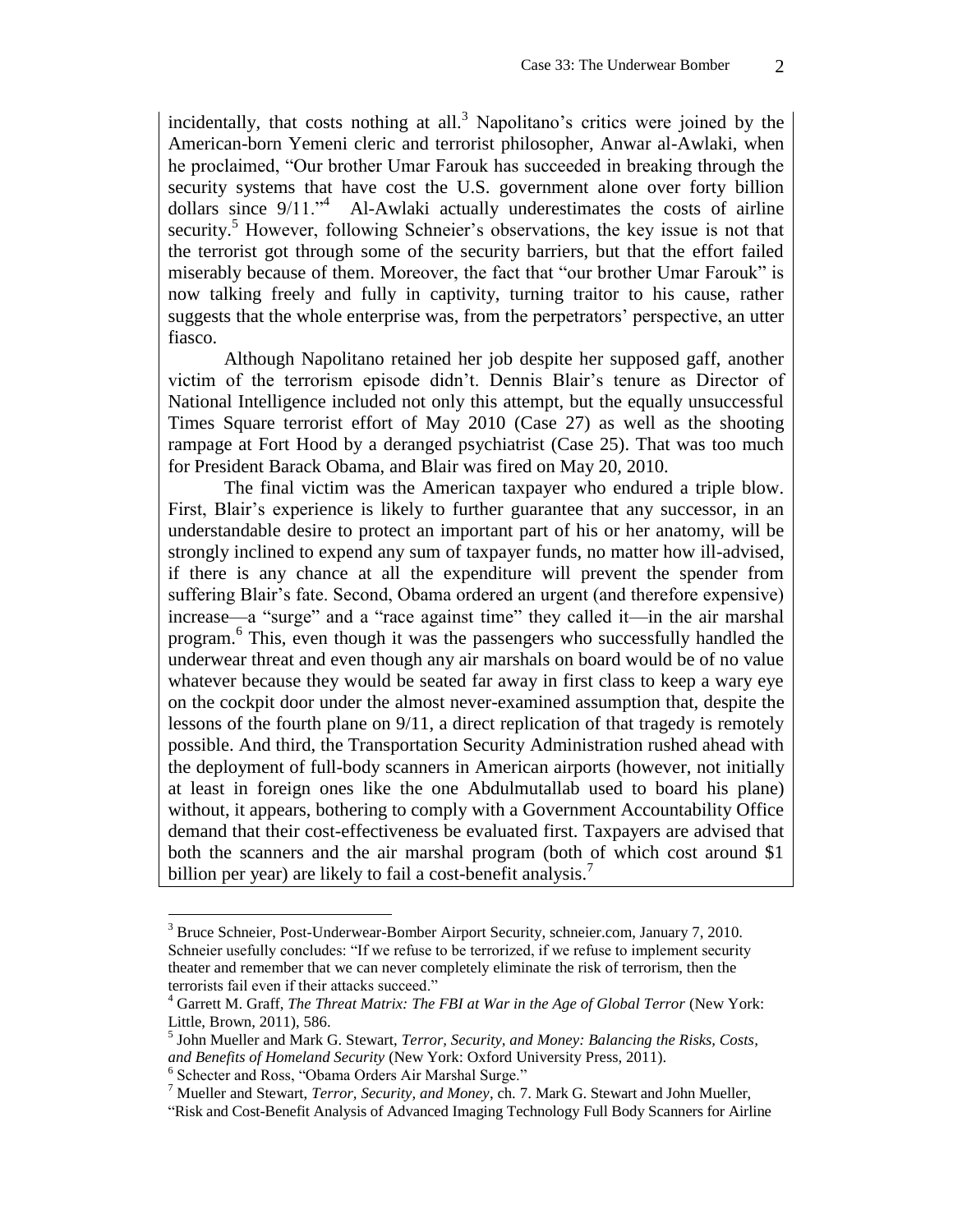Abdulmutallab's case is another that calls into question exactly what it is that "radicalization" means. As Spade stresses, he was obviously dedicated to the cause and willing to die for it, and he dutifully recorded a "martyrdom video." However, once captured, the terrorist was, as noted, soon spilling all sorts of helpful information to his captors. In this, he was partly yielding to the importunings of a couple of family members from whom he was previously presumably rebelling—it was his concerned father, after all, who alerted authorities to his son's association with extremists. Thus, not only has international terrorism lost a dedicated asset, but the one it had deployed has been effectively converted after the fact into a spy for its enemies—something that also happened with Bryant Neal Vinas (Case 17) and Najibullah Zazi (Case 21).

The case has inspired yet more calls for intelligence agencies to share and coordinate information. Abdulmutallab was on some watch and tip lists, but these bits of information weren't put together, in part because, as Spade notes (and Schneier as well), there already is a considerable amount of "information" overload." The calls are likely not only to increase this problem but also its already-massive attendant expense—an issue that calls out for systematic evaluation. And it should be noted that, if one does manage to connect the dots, one often comes up with a shape that looks like an amoeba.

February 19, 2016: This case and, in particular, its impact on the Obama administration is discussed at length in Charlie Savage, *Power Wars: Inside Obama's Post-9/11 Presidency* (New York, Little, Brown, 2015).

An hour-long documentary on BBC Two, "How Safe Are Our Skies -- Detroit Flight 253" (Executive Producer Alison Turner), was shown in March 2010. It concludes that the amount of explosive in the bomb was only "a fraction of what it would have taken to bring the plane down" (51:30) and that the planned triggering process "is difficult to achieve even in a laboratory" (36:30).

As of February 24, 2017, the documentary was available on youtube: https://www.youtube.com/watch?v=VBYImI4Dtn0

Passenger Security Screening," *Journal of Homeland Security and Emergency Management* 8(1), Article 30, 2011.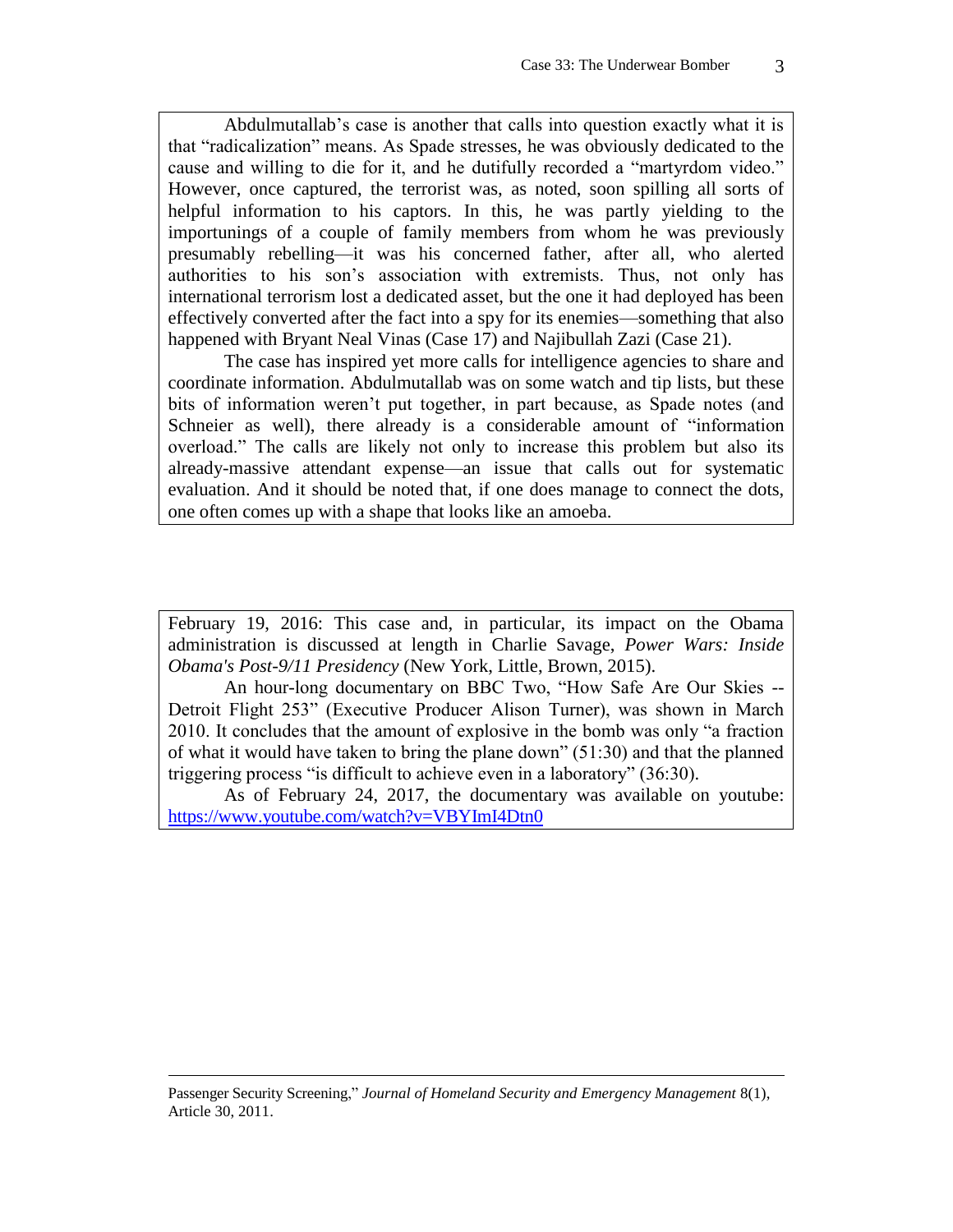## **Case 33: The Underwear Bomber**

Matthew Spade July 12, 2011 typographical and other minor corrections December 27, 2011

#### **1. Overview**

Umar Farouk Abdulmutallab purchased his ticket in cash on December 16, 2009, in the capital of Ghana. It is common to buy plane tickets with cash in Africa; therefore, Abdulmutallab was able to proceed without raising any red flags. On December 25, he boarded Northwest Airlines Flight 253 en route from Amsterdam, Netherlands, to Detroit, Michigan.

As the flight approached Detroit, Abdulmutallab visited the restroom, where he remained for approximately 20 minutes. Upon returning to his seat Abdulmutallab attempted to ignite 80 grams of pentaerythritol tetranitrate (PETN) that had been sewn into his underwear. Apparently the substance failed to fully ignite. Nearby passengers noticed that both Abdulmutallab's pants and the wall of the aircraft had caught fire. He was tackled by Dutch filmmaker Jasper Schuringa, and one of the flight crew doused the flames with a fire extinguisher. The plane landed safely and Abdulmutallab was taken into custody.

He was initially charged on December 26 with two criminal counts and additional charges were added at a grand jury indictment on January 6, 2010. The most serious counts are attempted use of a weapon of mass destruction and the attempted murder of nearly 300 people.

Abdulmutallab at first refused to cooperate with the authorities, but the U.S. government enlisted the aid of two unidentified family members. He has since divulged information that "has led to actionable intelligence that could help prevent terror attempts on U.S. soil," according to senior government officials.<sup>1</sup> He was charged on December 26, 2009, with two criminal counts and was additionally charged in a grand jury indictment on January 26, 2010. He faces life in prison plus a 90-year term if he is convicted on all charges. He was given a court-appointed attorney, but asked on September 13, 2010, to defend himself.<sup>2</sup> Incarcerated at the Federal Corrections Institution in Milan, Michigan, he awaits further legal proceedings. $3$ 

#### **2. Nature of the adversary**

 $\overline{a}$ 

Abdulmutallab was born on December 22, 1986, the 16th son of a wealthy Nigerian banker. He attended the best schools as a child and spent his high school years at the British International School in Lomé, Togo. Abdulmutallab's teachers described him as an ideal student, though his interactions with fellow students seemed odd. He was given the appellation "Alfa," which is a local term referring

 $<sup>1</sup>$  Ed Henry, "White House reveals secret cooperation with Abdulmutallab family," CNN, February</sup> 3, 2010.

<sup>&</sup>lt;sup>2</sup> Associated Press, "Man accused in bomb plot is allowed to be his own lawyer," *New York Times*, September 13, 2010.

<sup>&</sup>lt;sup>3</sup> "Umar Farouk Abdulmutallab," Wikipedia.org, accessed November 20, 2010.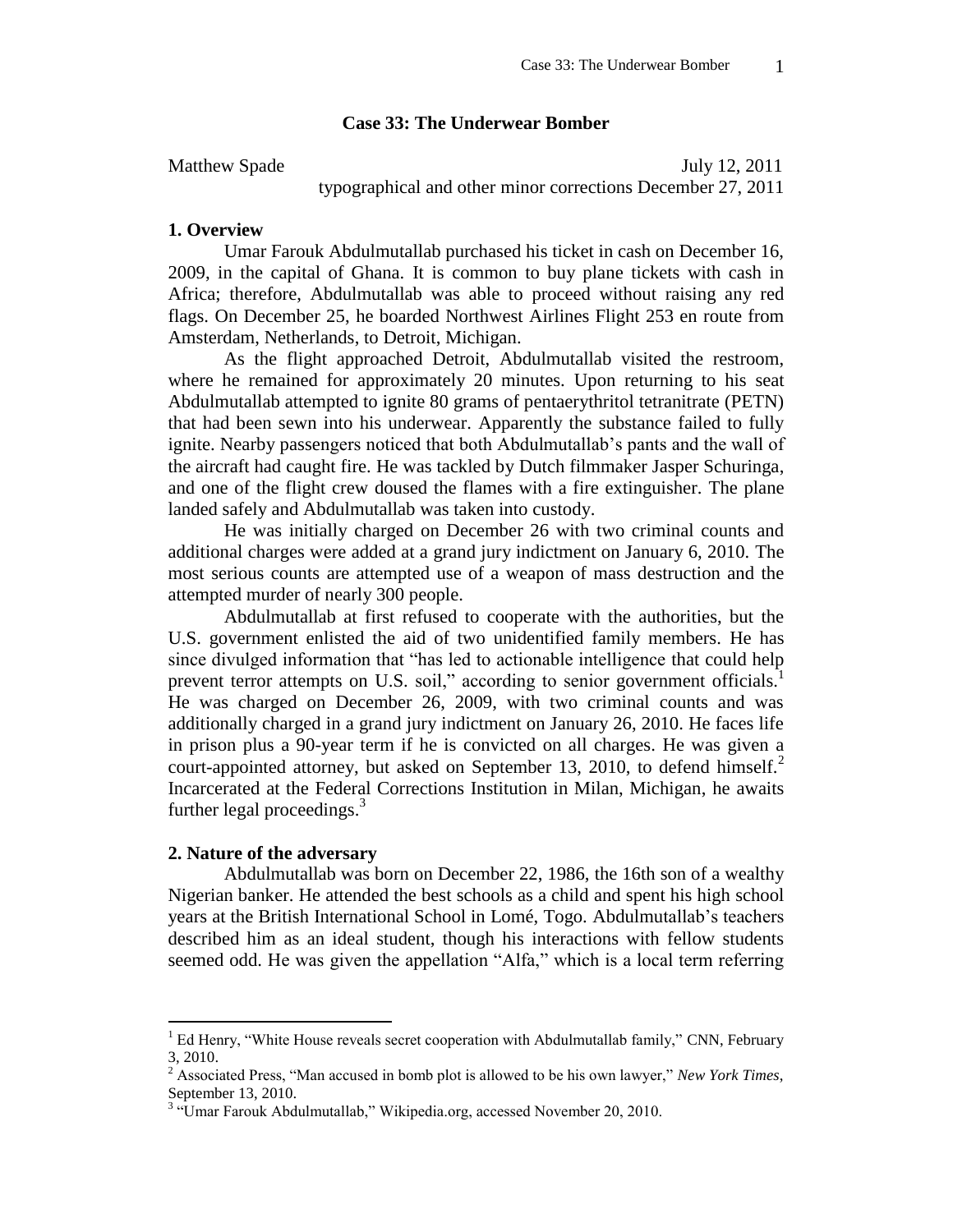to Islamic clerics, because of his habit of preaching Islam to his classmates. He was also called "Pope" by some students.<sup>4</sup>

By 2005 posts began appearing on Facebook and the Islamic forum Gawaher.com under the name of Farouk1986. The biographical data listed by the poster and that of Abdulmutallab are a match. The posts of Farouk1986 give us a fair insight as to the inner workings of Abdulmutallab's mind and perhaps to one of the vehicles of his radicalization.

Many of Farouk1986's posts depict a lonely, sexually frustrated youth with dreams of jihad. Farouk1986 spoke of his years at school in Togo, where he despaired of not having any true Muslim friends. He repeatedly identified his own sexual misconduct, among other things that of failing to lower his gaze in the presence of unveiled women. He often wrote about marriage, how he longed for it but was still too young. He worried that some of his fantasies were "a bit worldly rather than concentrating in the hereafter."<sup>5</sup>

While not explicit in his posts, it is entirely possible that Farouk1986 began associating his sexual desires with dreams of jihad. A post on January 28, 2005, explained how "the hair of a woman can easily arouse a man," and he fretted that it was necessary for him to fantasize about "Islamic stuff." Less than one month later he detailed a fantasy about how "the great jihad will take place, how the muslims will win insha Allah and rule the whole world, and establish the greatest empire once again!!!"<sup>6</sup> Shortly after this post, Farouk1986 wrote about Abdullah el-Faisal, a radical Muslim cleric imprisoned in the UK for urging his followers to murder Jews, Hindus, and Americans. This is the first clear link between Farouk1986 and radical Islam.

Abdulmutallab in the same year began attending the University College of London, where he pursued a degree in Mechanical Engineering and Business Finance. He was the head of the university's Islamic Society. In January 2007 he hosted a "War on Terror Week" which featured former Guantanamo Bay detainees, human rights activists, and discussion on jihad in Islam.

Abdulmutallab reportedly came to the attention of MI5 at this time for his communications with Islamic extremists, but whether from lack of evidence or from Abdulmutallab's departure from the university, it appears that there was no further investigation by British intelligence services.

One such Islamist extremist was the American-born Anwar al-Awlaki, a radical imam who is currently thought to be based in Yemen. He is also accused of being one of al-Qaeda's top recruiters. Al-Awlaki has ties to several of the September 11 hijackers, the 2005 London subway plot, a 2006 Toronto terrorist cell, the 2007 Fort Dix plot, and the 2009 Fort Hood shooter.<sup>7</sup> It appears that al-Awlaki recruited Abdulmutallab to jihad. During a visit to Yemen in 2009, ostensibly to study Arabic, Abdulmutallab overstayed his student visa and dropped out of contact with his parents. He told them that they should never

<sup>4</sup> Mark Hosenball, "The radicalization of Umar Farouk Abdulmutallab," *Newsweek*, January 2, 2010.

<sup>5</sup> Leonard Greene, "Sex torment drove him nuts," *New York Post*, December 31, 2009.

<sup>6</sup> Guy Chazan, "Web offers more clues on suspect," *Wall Street Journal*, December 30, 2009.

<sup>&</sup>lt;sup>7</sup> "Umar Farouk Abdulmutallab," Wikipedia.org.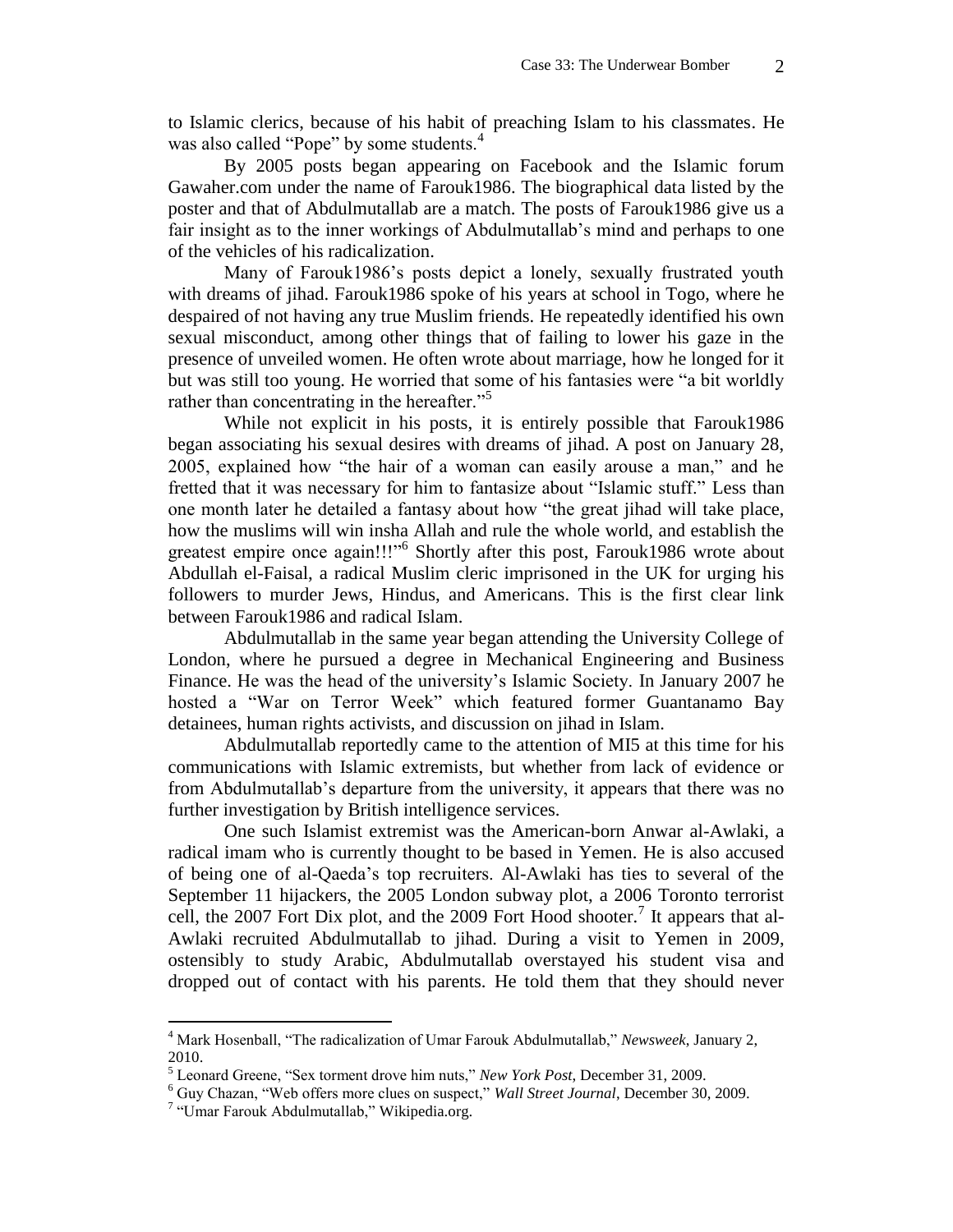expect to see him again. According to Yemeni authorities, he quit attending the language school in Sana'a and reportedly traveled to a house owned and operated by al-Awlaki in the Shabwah Mountains.<sup>8</sup> It was here that he received training and equipment that would be used in his Christmas Day attempt. ABC World News in April 2010 aired a video produced by Al-Qaeda in Yemen depicting Abdulmutallab and others firing weapons at Western and Jewish symbols. The broadcast also included a martyrdom statement "justifying his actions against 'the Jews and Christians and their agents.'" It is unknown when these videos were first recorded.<sup>9</sup>

While it is most likely that Abdulmutallab harbored the seeds of Islamist extremism before his contact with al-Awlaki, there has been no evidence to indicate that he planned on carrying out any kind of action based on those seeds. It is not until Abdulmutallab's reported contact with al-Awlaki during his initial visit to Yemen in 2005 that his frustrations and fantasies found their outlet and resolved for violence.

Al-Qaeda in the Arabian Peninsula (AQAP), the umbrella organization directing al-Qaeda in Yemen, is an extension of Osama bin-Laden's larger al-Qaeda group. It was founded in 2009 by one of bin Laden's personal secretaries and is a combination of al-Qaeda's Saudi and Yemeni efforts. Anwar al-Awlaki is thought to be one of the senior commanders of  $AQAP$ <sup>10</sup> Abdulmutallab's case is a sterling example of the group's ability and willingness to exploit the feelings of loneliness and frustration in an otherwise nonviolent young man.

## **3. Motivation**

 $\overline{a}$ 

AQAP released a video claiming responsibility for the Christmas Day plot shortly after Abdulmutallab was apprehended. The alleged reason was in response to U.S. and Yemeni efforts against AQAP in Yemen. It is also apparent that Abdulmutallab was a critic, to say the least, of U.S. and Western foreign policy. This is evidenced by the "War on Terror Week" that he organized at the University College of London, during which the speakers discussed the U.S.'s treatment of inmates at the Guantanamo Bay detention facility.

Judging from the Farouk1986 posts, Abdulmutallab long felt isolated and lonely. He despaired at having no Muslim friends. Abdulmutallab lashed out at his father's banking profession, calling it un-Islamic. He defended the Taliban in classroom discussions. While online he discussed his sexual frustrations in close proximity to fantasies about jihad. He wrote about at least one radical cleric in his web posts, and may have met with another on a paintball trip with the university Islamic society.

All of these events seem to be steps on a ladder to radicalization. Despite what may appear to be such a clear road map, it is difficult to ascertain when exactly Abdulmutallab crossed the threshold from extremist rhetoric to actual

<sup>8</sup> Adam Nossiter, "Lonely trek to radicalism for terror suspect," *New York Times,* January 16, 2010.

<sup>&</sup>lt;sup>9</sup> Matthew Cole et al., "Underwear Bomber: New video of training, martyrdom statements," ABC News, April 26, 2010.

<sup>&</sup>lt;sup>10</sup> "Al-Qaeda in the Arabian Peninsula," Wikipedia.org.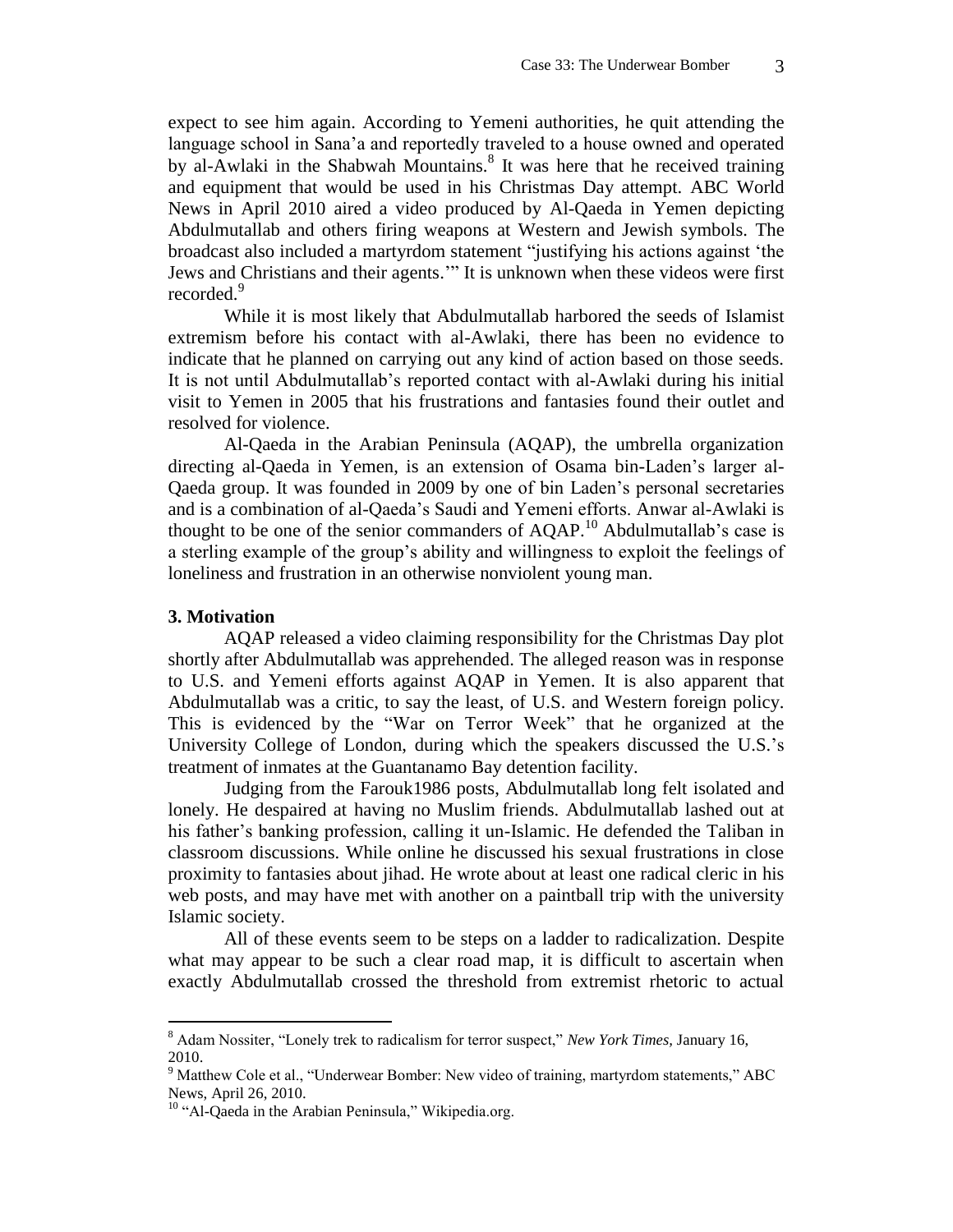violence. Anwar al-Awlaki seems to have taken a particularly vulnerable youth and channeled his energies toward violence. Despite AQAP's claim of responsibility, the group simply took advantage of what was already there, namely Abdulmutallab's search for a pressure release. This is to say that while the stated motivation of the Christmas Day plot was to respond to U.S. and Yemeni campaigns against AQAP, it is possible that Abdulmutallab wanted to strike something, anything, and AQAP gave him the best opportunity and concrete reasons to do so.

## **4. Goals**

Abdulmutallab's immediate goal was the destruction of Flight 253 via the explosive compound hidden in his underwear. This display was apparently meant to further al-Qaeda's anti-Western and anti-Israel jihad. The immediate stated goal was to stop the joint U.S.-Yemeni campaign against AQAP in Yemen. It is difficult to see, however, how the destruction of a single U.S. jetliner was to bring about such change. AQAP presumably intended to widen its campaign against America, and some of this can be gleaned from interviews of Abdulmutallab while in custody, "where he told them [U.S. agents] that he was one of many bombers being groomed by the Yemeni al-Qaeda affiliate to attack Americanbound aircraft."<sup>I1</sup> The strategy seems aimed at forcing the U.S. to effect some massive change in the face of a tide of terrorism. The feasibility of such a strategy can be questioned and may even prove counterproductive.

# **5. Plans for violence**

 $\overline{a}$ 

Abdulmutallab boarded Flight 253 with 80 grams of PETN sewn into his underwear. The explosives were hidden near his groin and thus escaped detection. He attempted to ignite the explosive material with a syringe of liquid acid as the plane descended into the Detroit Metropolitan Wayne County Airport; however, the acid failed to make proper contact with the PETN and instead set Abdulmutallab's leg as well as the plane's interior wall on fire.

The plan was simple. The explosive was not. According to a CNN report, PETN is a powerful explosive in the same family as nitroglycerine. It is a fine white powder that is actually very stable until ignited. Because of its composition, PETN is very transportable and easily concealed. He was also traveling with a syringe filled with what is believed to have been liquid acid to be used as the igniter. Experts believe that the acid was meant to cause a chemical reaction that would ignite the otherwise inactive PETN. The design of such an ignition mechanism would have taken some expertise.<sup>12</sup>

The identity of the actual bombmaker is unknown, but it is unlikely to have been Abdulmutallab himself. It is believed that he received the materials for his attack during his time at Anwar al-Awlaki's compound in the Shabwah Mountains in Yemen.

 $<sup>11</sup>$  Giles Whittell and Adam Fresco, "I'm the first of many, warns airline 'bomber' Umar Farouk</sup> Abdulmutallab," *The Times*, December 29, 2009.

<sup>&</sup>lt;sup>12</sup> "PETN: The powder at the center of airline terror alert," CNN.com, December 29, 2009.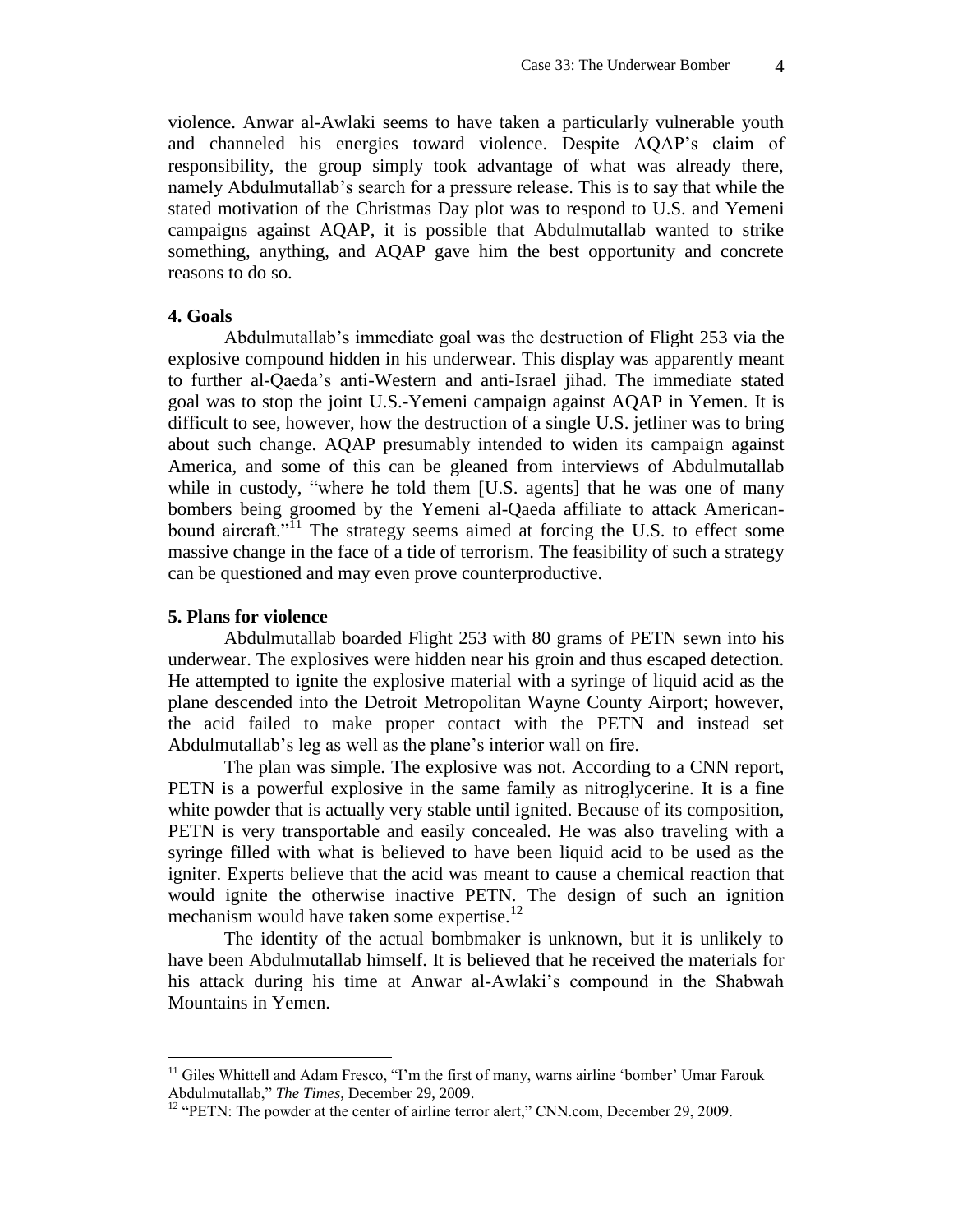Similar syringes were found with what appear to have been bombs in packages addressed to Chicago synagogues. The packages were being transported by plane and were intercepted by authorities in October 2010. U.S. officials reported that the packages bore the hallmark of AQAP and cited that "AQAP has shown a strong interest, and regrettably skill, in dealing with PETN." One official was further quoted as saying that the Christmas Day bombmaker and that of the October plot was likely the same. $^{13}$ 

There are differing reports on whether or not the explosive charge from 80 grams of PETN would have been sufficient to pierce the aircraft's fuselage. According to the *Washington Post*, federal sources say that the explosives could have "blown a hole in the side" of the "aircraft if it had been detonated."<sup>14</sup> UK explosives expert Sidney Alford agrees, though the size of any theoretical hole has not been determined.<sup>15</sup>

On the other hand, a test conducted by the BBC resulted only in window damage. It is possible that this damage would have depressurized the hull of the aircraft, but it is difficult to know for sure as the test was conducted at ground level.<sup>16</sup> The area in which both reports agree is that the bomb itself was not powerful enough to destroy the aircraft. It may have blown a hole in the craft's side and depressurized the cabin, but the explosive itself would not have consumed the entire aircraft.

One thing is certain: Abdulmutallab was willing do die to accomplish his mission. All indications are that he had planned to die for some time. His martyrdom video had been recorded and was subsequently released by AQAP. Beyond a second video of training with small arms weapons, we do not know who trained him and to what extent he was trained. It is unlikely that he would have been able to carry out his bombing attempt without assistance from AQAP.

Why Flight 253 was chosen as Abdulmutallab's target is still unknown.

# **6. Role of informants**

Informants did not factor into the case against Abdulmutallab, primarily because there was no case until after he attempted to destroy Flight 253. His father did approach officials at the U.S. Embassy in Lagos, Nigeria, on November 19, 2009. He voiced his concern that his son might possibly be associating with extremists. He had no knowledge of any terror plots, however. Abdulmutallab's name was duly entered into the National Counterterrorism Center's (NCTC) Terrorist Identities Datamart Environment database. Unfortunately this database did not communicate with the FBI's Terrorist Screening Database, and thus the name was not placed on the No Fly List.

# **7. Connections**

<sup>&</sup>lt;sup>13</sup> From "Explosives" section, CNN.com, November 4, 2010. "'Murderous' PETN links terror plots," CNN.

<sup>&</sup>lt;sup>14</sup> Carrie Johnson, "Explosives in Detroit terror case could have blown hole in airplane, sources say," *Washington Post*, December 29, 2009.

<sup>&</sup>lt;sup>15</sup> "PETN: The powder at the center of airline terror alert," CNN.

<sup>&</sup>lt;sup>16</sup> "Boeing 747 survives simulation bomb blast," BBC, March 4, 2010.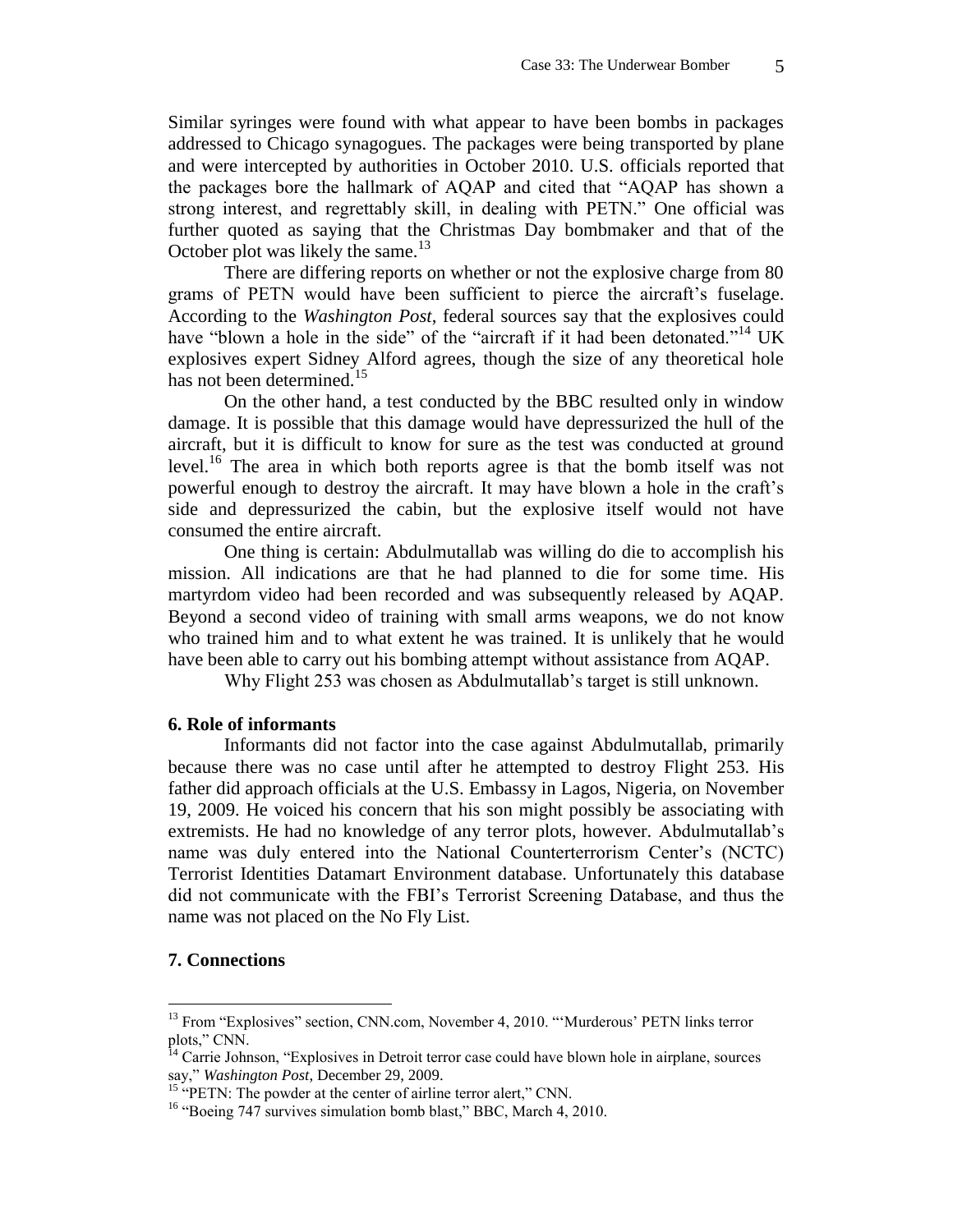It is unlikely that Umar Farouk Abdulmutallab would have been able to carry out his plot without the aid of al-Qaeda in the Arabian Peninsula. More specifically, American-born radical imam Anwar al-Awlaki played a critical role in recruiting and equipping him.

Al-Awlaki has been given the moniker "the bin Laden of the internet," according to Al Arabiyah Television.<sup>17</sup> Born in 1971 in Las Cruces, New Mexico, al-Awlaki's sermons have been attended by a "who's who" of terrorist personalities. At least two of the 9/11 hijackers met with him privately. U.S. intelligence intercepted electronic communications between him and the Fort Hood shooter, Nidal Malik Hasan. His exploits have been significant enough for President Obama to order the targeted killing of al-Awlaki, the first U.S. citizen to be placed on this list.<sup>18</sup>

Abdulmutallab allegedly first met with al-Awlaki in 2005 while Abdulmutallab was in Yemen to study Arabic. At that time al-Awlaki was delivering lectures in Sana'a. It is unclear whether the two met privately in 2005, but the Washington Post indicates that the two exchanged a large number of communications during the year prior to Abdulmutallab's attempted attack.<sup>19</sup> In October 2009 Abdulmutallab traveled to a house owned and operated by al-Awlaki in the Shabwah Mountains of Yemen. There he received equipment and training in the use of explosives. He confessed to authorities that al-Awlaki had given him religious guidance and had aided him in planning his attack. Some sources claiming to have spoken with al-Awlaki report that the cleric approved of Abdulmutallab's actions but did not have a hand in planning them or encouraging Abdulmutallab.<sup>20</sup>

It is unlikely that Abdulmutallab would have been able to procure PETN, the highly explosive substance used in his attempted attack, without the assistance of an organized terrorist group. Such help came from AQAP, with al-Awlaki at its head. It is furthermore unclear if Abdulmutallab would have resorted to violence at all without al-Awlaki's alleged encouragement. He may have merely remained a frustrated college student fantasizing about jihad, but never acting on his impulses. We will never know.

#### **8. Relation to the Muslim community**

The Muslim community had little impact of Abdulmutallab's progression toward violence. While it is true that he attended somewhat extreme sermons at various mosques, he studied Arabic at a language institute in Sana'a, and he hosted certain radicals while president of the University College of London's Islamic Society, he often despaired on the internet that he had no Muslim friends. He felt isolated and alone, which made him a more appealing target for

<sup>17</sup> Aamer Madhani, "Cleric al-Awlaki dubbed 'bin Laden of the internet,'" *U.S.A Today*, August 24, 2010.

<sup>&</sup>lt;sup>18</sup> "Anwar al-Awlaki," Wikipedia.org, accessed November 20, 2010.

<sup>19</sup> Dan MacDougall et al., "Umar Farouk Abdulmutallab: one boy's journey to jihad," *Sunday Times*, January 3, 2010. Carrie Johnson et al., "Obama vows to repair intelligence gaps behind Detroit airplane incident," *Washington Post,* December 30, 2009.

<sup>&</sup>lt;sup>20</sup> "Umar Farouk Abdulmutallab," Wikipedia.org.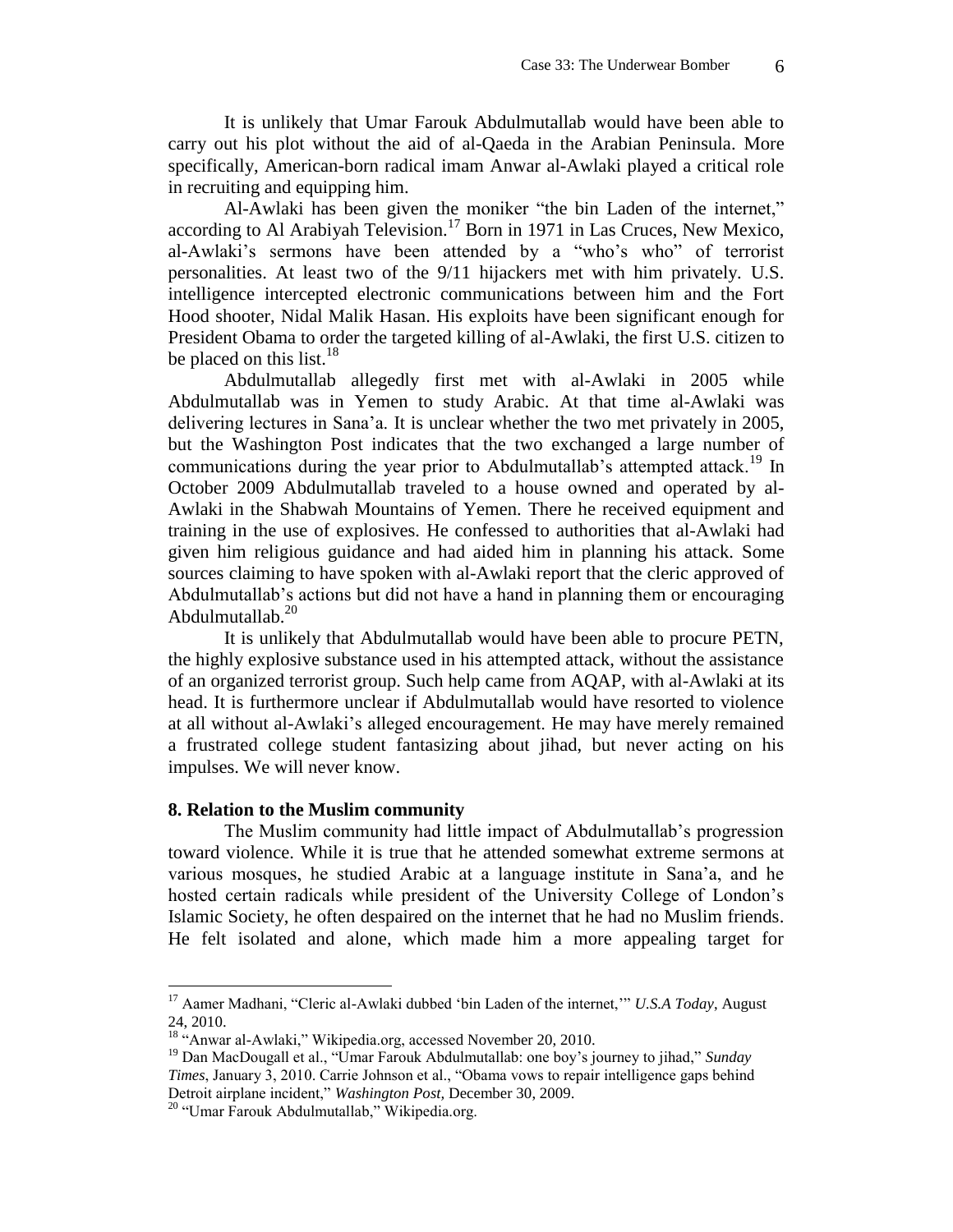recruitment by certain extremists, but the Muslim community writ large seemed unaware of his intentions.

Some passenger accounts do place a second man with Abdulmutallab at the airport in Amsterdam on the day of his attempt. Two eyewitness accounts describe a well-dressed man, possibly of Indian descent, who helped Abdulmutallab board Flight 253 without a passport, telling the gate official that Abdulmutallab was a Sudanese refugee and that the airline often allowed Sudanese refugees to fly without passports. $2^{1}$  The Dutch counterterrorism agency reported that Abdulmutallab presented a valid Nigerian passport and was thus allowed to board the plane. Authorities examined hours of security footage and found no evidence of the supposed accomplice. After initially discounting the passenger accounts, authorities have reportedly begun searching for a man who may have helped Abdulmutallab change planes after landing in Amsterdam from Lagos. The man may have been present to ensure that Abdulmutallab did not get cold feet, according to ABC News.<sup>22</sup> As of this writing there have been no further developments regarding the supposed accomplice.

The extent of the involvement of the Muslim community seems to be that of Anwar al-Awlaki, a radical imam and recruiter for al-Qaeda.

## **9. Depiction by authorities**

 $\overline{a}$ 

The Christmas Day attempt was understandably taken very seriously by authorities. A man carrying an explosive device was able to pass through security scanners and board a U.S.-bound plane. He was nearly able to ignite his explosives and perhaps bring down the aircraft. He was apprehended by a neighboring passenger and by the flight crew. Following the plane's landing, each passenger was thoroughly screened and questioned by law enforcement.<sup>23</sup> New measures have been adopted at some airports to involve full body scans of prospective passengers.

Homeland Security Secretary Janet Napolitano initially praised the transportation security system for its effectiveness, though Abdulmutallab was able to pass through screening with his device in his underwear. She quickly retracted her statement after significant public backlash.<sup>24</sup> President Obama held several news conferences discussing the case and numerous congressional hearings have been conducted. All in all, Abdulmutallab's attempted bombing was taken very seriously by authorities, who recognized how closely they had come to disaster. 25

<sup>21</sup> Paul Egan, "Atty. says he saw man try to help Nigerian onto flight without a passport," *Detroit News*, December 29, 2009.

 $^{22}$  Richard Esposito et al., "Female suicide bombers may be heading here from Yemen," ABC News*,* January 22, 2010.

<sup>23</sup> Roey Rosenblith, "Over Detroit skies," Huffington Post*,* December 27, 2009.

<sup>24</sup> Peter Baker and Scott Shane, "Obama seeks to reassure U.S. after bombing attempt," *New York Times*, December 28, 2009.

 $25$  A second Nigerian man was apparently being watched by authorities on December 25, 2009. Emmanuel Chukwu, a 41-year old engineer, shared Abdulmutallab's flight itinerary. He was subjected to six hours of additional screening after Flight 253 landed in Detroit. His name reportedly was found in TECS, a large database that enables customs and border enforcement to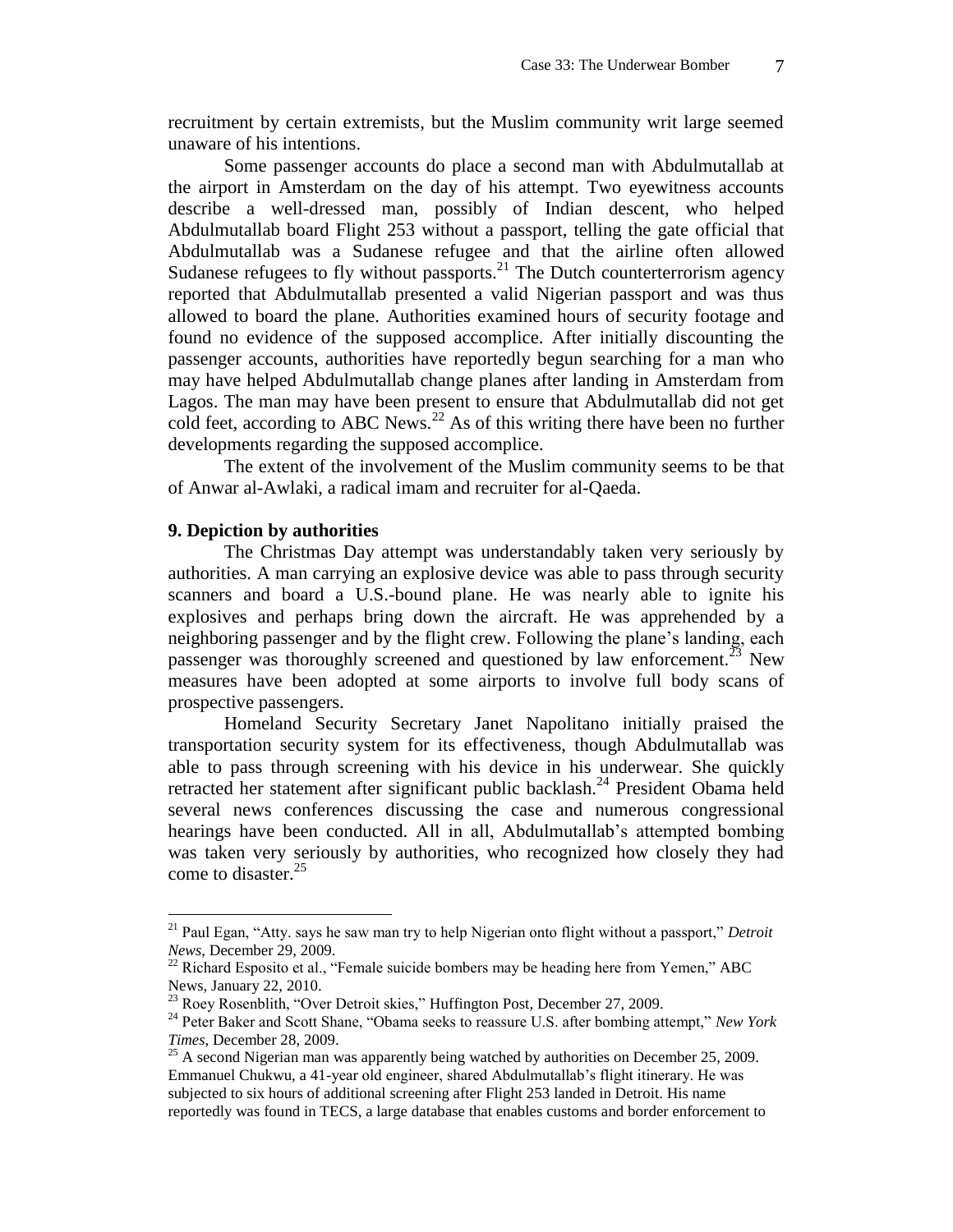## **10. Coverage by the media**

Domestic press was outraged that Abdulmutallab was even allowed near a U.S.-bound airplane. The media repeatedly accused the U.S. Intelligence Community of a failure to connect the dots. Homeland Security Secretary Janet Napolitano was criticized for her comments regarding the effectiveness of airport security, even though Abdulmutallab was able to board Northwest Flight 253 undetected. She later retracted her statements, but significant damage was done.

Following Abdulmutallab's father's visit to Lagos on November 19, 2009, in which he worried that his son was in Yemen and associating with radicals, Abdulmutallab's name was put into a database maintained by the NCTC. This database, however, did not communicate with a database operated by the FBI which controls the U.S.'s No Fly List. In congressional testimony, Patrick Kennedy, an undersecretary for management at the State Department, reported that State wished to revoke Abdulmutallab's visa but was told to desist by other U.S. intelligence agencies. The stated reason was that Abdulmutallab was part of a larger investigation of terrorist organizations. The revocation of his visa would have the potential to disrupt the investigation.<sup>26</sup> There has been no further information regarding this communication between State and other U.S. intelligence agencies.

## **11. Policing costs**

 $\overline{a}$ 

The only costs associated to the policing of the Christmas Day plot are those of court and incarceration costs. The press has not reported on any earlier investigation that would explain Patrick Kennedy's congressional testimony, and so a judgment about its costs cannot be made. There have almost certainly been investigations into AQAP writ large, but none specifically associated with Abdulmutallab.

As to the court and incarceration costs, Abdulmutallab is currently housed at the Federal Correction Institute in Milan, Michigan, where he is awaiting further legal proceedings.

Some indirect costs can be applied to the Christmas Day plot. Since Abdulmutallab's failed attack there have been numerous congressional inquiries into the alleged intelligence failure, political capital has been spent as politicians and administration officials wrestled with blame, and President Obama in April 2010 authorized the targeted killing of Abdulmutallab's facilitator, Anwar al-Awlaki.<sup>27</sup> All of these operations and costs can be attributed to Abdulmutallab's attempted attack.

monitor suspicious passengers for red flags that may necessitate further investigation. He was in no way involved with Abdulmutallab or the Christmas Day bombing attempt. This as well as further information on Emmanuel Chukwu can be found in Abbie Boudreau, et al., "Authorities were watching different Nigerian on Christmas Day flight," CNN, January 22, 2010.

<sup>&</sup>lt;sup>26</sup> "Umar Farouk Abdulmutallab," Wikipedia.org. "Flight 253 Patrick F. Kennedy Testimony," Youtube.com, accessed November 20, 2010.

<sup>27</sup> Scott Shane, "U.S. approves targeted killing of American cleric," *New York Times*, April 6, 2010.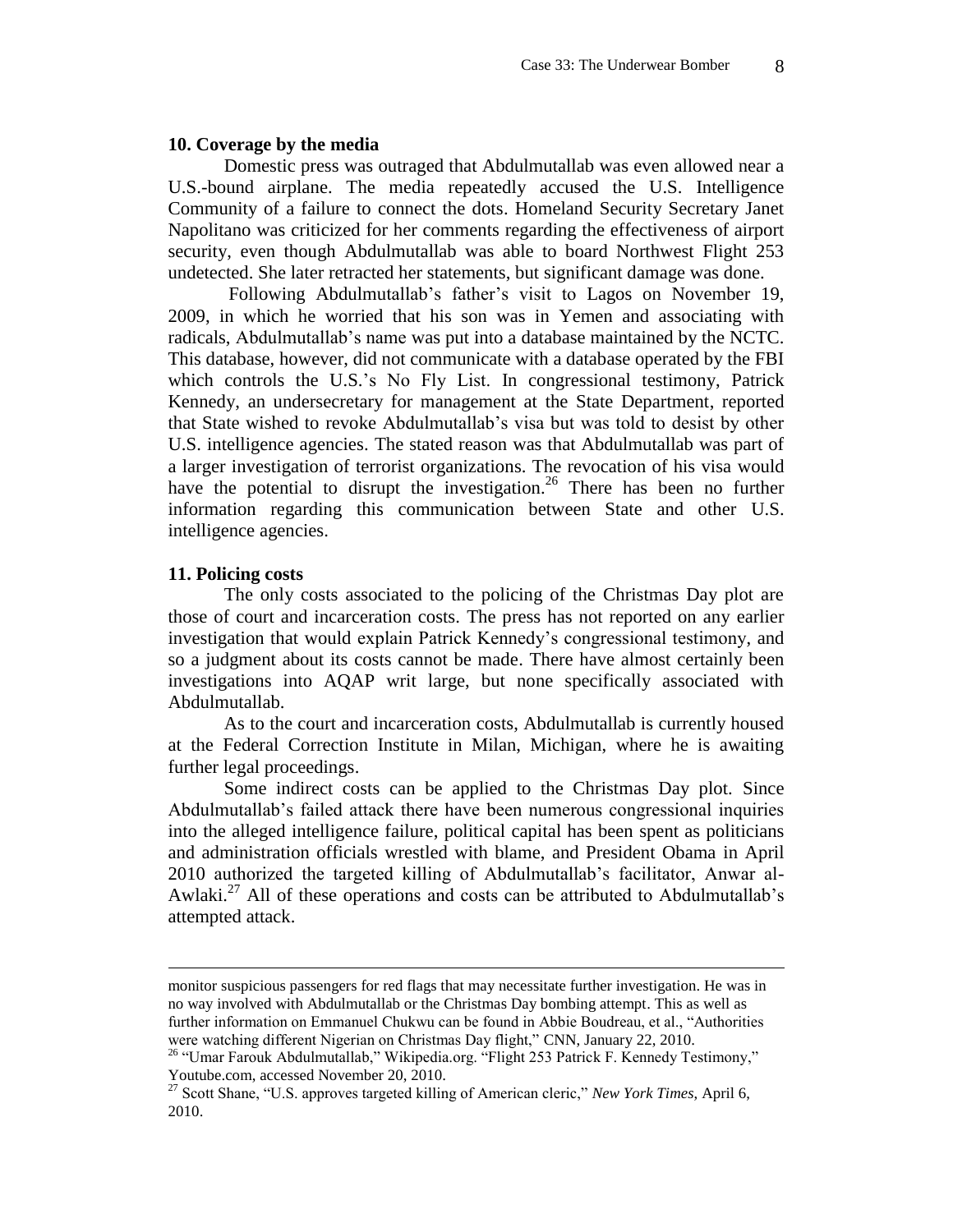## **12. Relevance of the internet**

The internet certainly aided Abdulmutallab in his contact with Anwar al-Awlaki. It is unclear whether or not this is the first forum in which he encountered the radical imam. Fox News reported that documents found in his flat in London revealed an interest in al-Awlaki's blog and internet pages, but did not demonstrate that the two had spoken one-on-one.<sup>28</sup> Once initial contact with al-Awlaki was made, most of Abdulmutallab's interactions with him were made via means other than the internet. Abdulmutallab traveled to Yemen for training and equipping by al-Awlaki.

The internet's best use in this case is in that of assessing Abdulmutallab's mental state. If internet posts made by Farouk1986 beginning in 2005 are indeed those of Abdulmutallab, we can piece together a rough image of the young man who would become a terrorist.

## **13. Are we safer?**

It is clear that public safety has directly improved since the apprehension of Umar Farouk Abdulmutallab. Shortcomings may remain and should constantly be reassessed for the implementation of better safety and communication measures. Full-body scanners have been installed in some airports, but many remain without.

Media and public reaction has been strong enough in this case to have evoked some changes from the U.S. administration. Several months after the Christmas Day plot, President Obama accepted the resignation of Admiral Dennis Blair (ret.), the Director of National Intelligence. While Admiral Blair was obviously not directly responsible for the intelligence failures leading up to the attempted attack, several other plots had been nearly or actually carried out under his tenure. These include the 2010 Times Square bombing attempt and the 2009 Fort Hood shootings.<sup>29</sup>

Al-Qaeda in the Arabian Peninsula remains a threat, however. The Christmas Day plot has demonstrated to the world that AQAP has the capacity for international attacks. A renewed effort to decapitate the group and apprehend its members will need to be made to ensure long term public safety.

## **14. Conclusions**

 $\overline{a}$ 

If successful, Umar Farouk Abdulmutallab's attack might have slightly damaged the airline industry in the short term, but it is unlikely that it would have had any lasting impact. The U.S. economy, and U.S. citizens themselves, have proven to be remarkably resilient to terrorism. Because of the sheer size of the economy and the constant barrage of violent news reported to the American people by the 24 hour news cycle, an attack would need to be of an extreme magnitude to achieve any significant impact. This is not to say that such an attack is impossible, however, large-scale attacks tend to be more complex, with more opportunities for thwarting by authorities.

 $28$  Catharine Herridge, "Investigators recover SIM cards during searches of homes tied to Abdulmutallab," Fox News, December 28, 2009.

<sup>29</sup> Mark Mazzetti, "Facing a rift, U.S. spy chief to step down," *New York Times*, May 20, 2010.